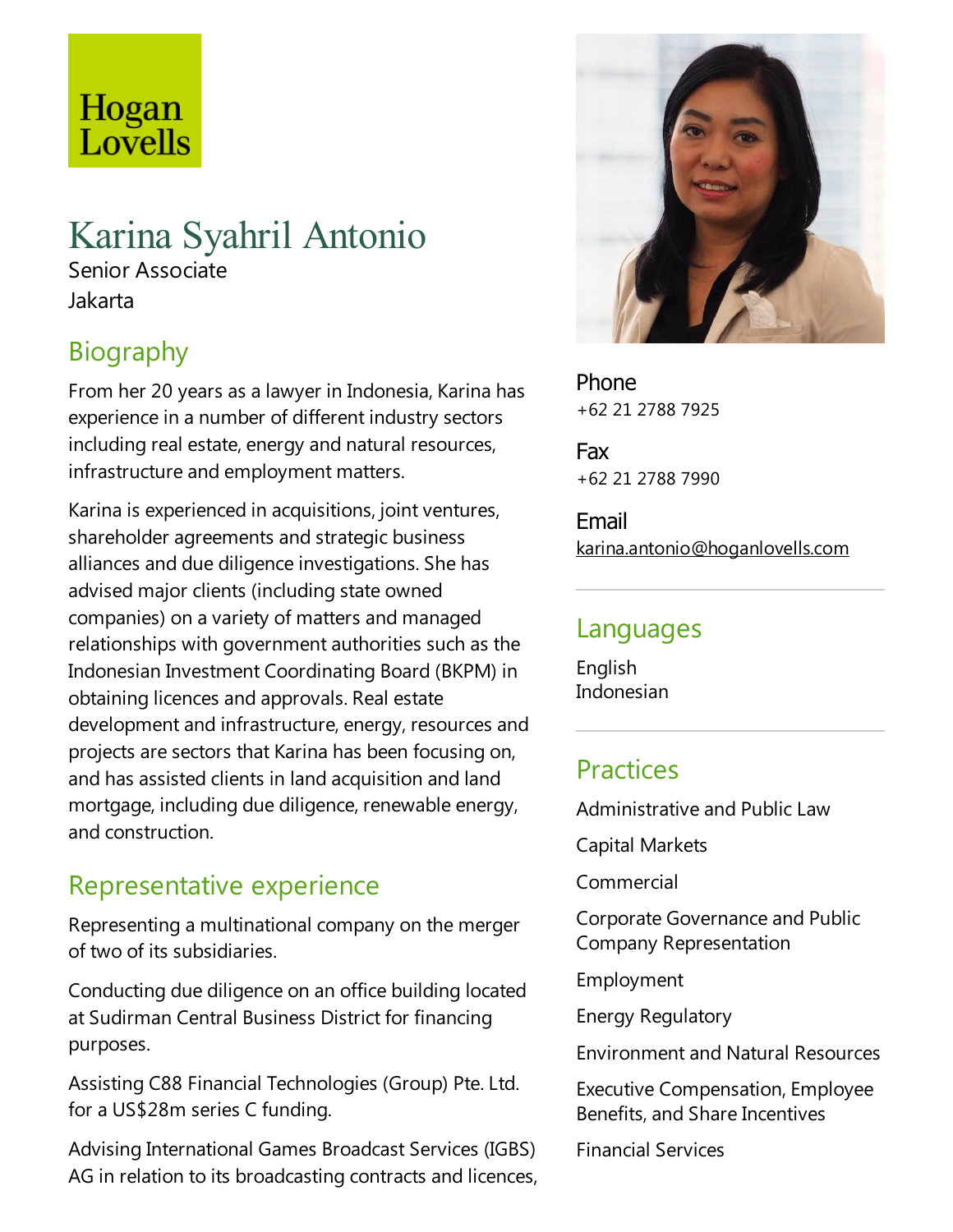and other procurement matters for the 2018 Asian Games.

Assisting International Games Broadcast Services (IGBS) AG with its construction contracts for the temporary International Broadcast Center at Senayan, Indonesia.

Advising a multinational company in purchasing land at Cikande.

Advising a renewable energy company based in Germany for projects for Indonesian shrimp farms including financing, investment, collaboration, lease and supply agreements, and licencing.

Advising an international bank on the Indonesian regulations for emissions trading.

#### Latest thinking and events

- **Hogan Lovells Publications** 
	- Indonesian regulator set clearer terms for internet platforms (domesticand foreign): Registration, takedown, and (un)blocking Corporate and Finance Alert
- **Hogan Lovells Publications** 
	- $\blacksquare$  Key perspectives for a virtual holiday shopping season
- **Hogan Lovells Publications** 
	- Round-up: Indonesia

Investment Funds

Government Contracts

Government Relations and Public **Affairs** 

Immigration

Infrastructure, Energy, Resources, and Projects

IT Law

Joint Ventures

Mergers and Acquisitions

**Private Equity** 

Public Procurement

Real Estate

### Industries

Consumer Energy and Natural Resources Financial Institutions Real Estate Technology and Telecoms

#### Areas of focus

- Agency and Distribution
- Capital Markets and Tax

Co-investments

Company Formation

Construction and Engineering

Consumer Finance

Corporate and Commercial **Transactions** 

Corporate Group Structures

Data Protection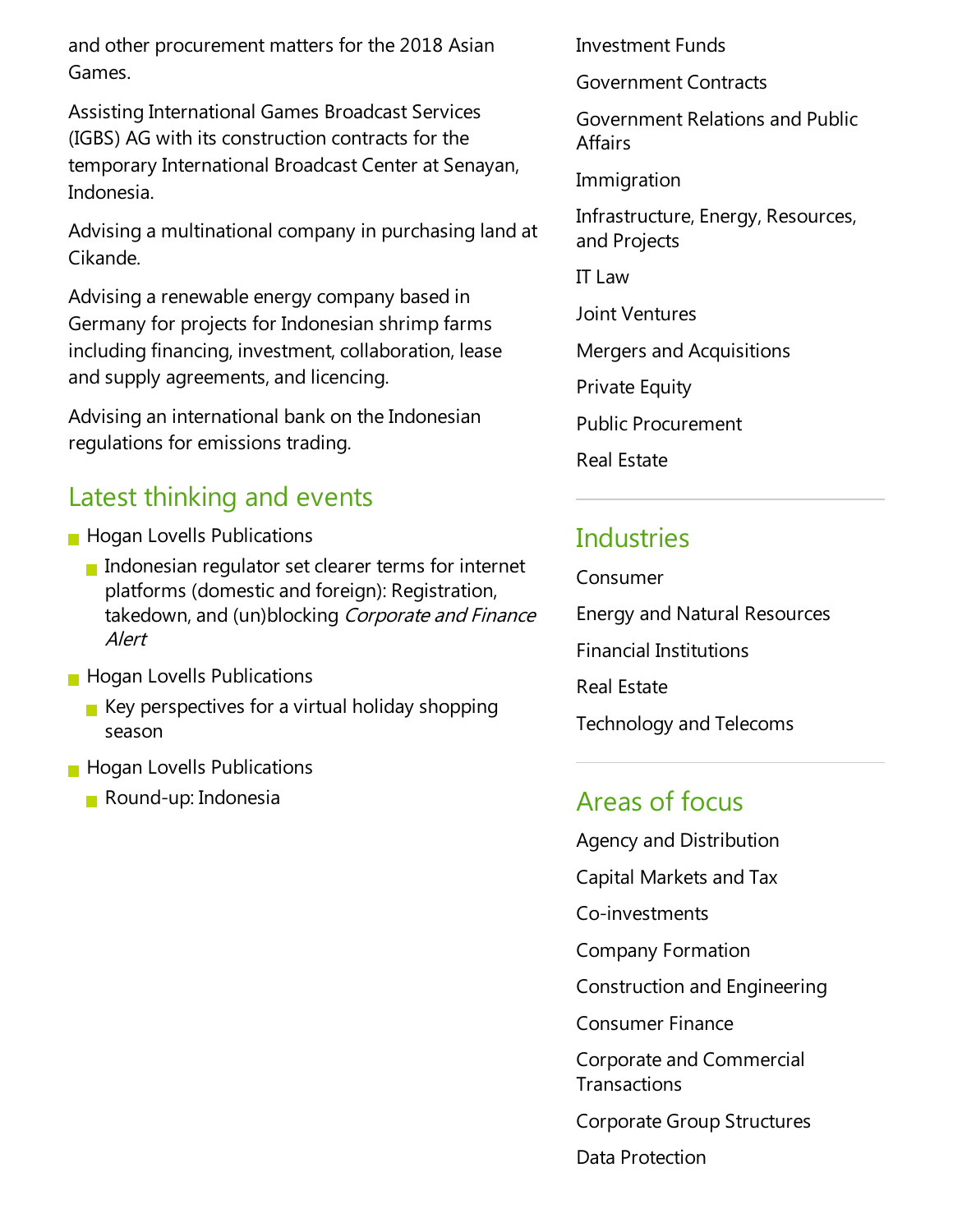Engineering, Procurement, Construction,and Supply Chain

Food and Beverages

Hotels and Leisure

Initial Public Offerings

Infrastructure/Energy M&A and Joint Ventures

Manufacturing

Oil and Gas:Exploration and **Production** 

**Outsourcing** 

Private Equity and Venture Capital Funds

Procurement

Real Estate Development

Real Estate Funds

Real Estate Investment

Real Estate Private Equity

Regular Contracts and Business Issues

Regulated Industries and Utilities

#### Education and admissions

#### **Education**

Bachelor of Laws, Universitas Trisakti

Master of Law, University of Indonesia

#### Bar admissions and qualifications

Indonesian Advocates Association (PERADI)